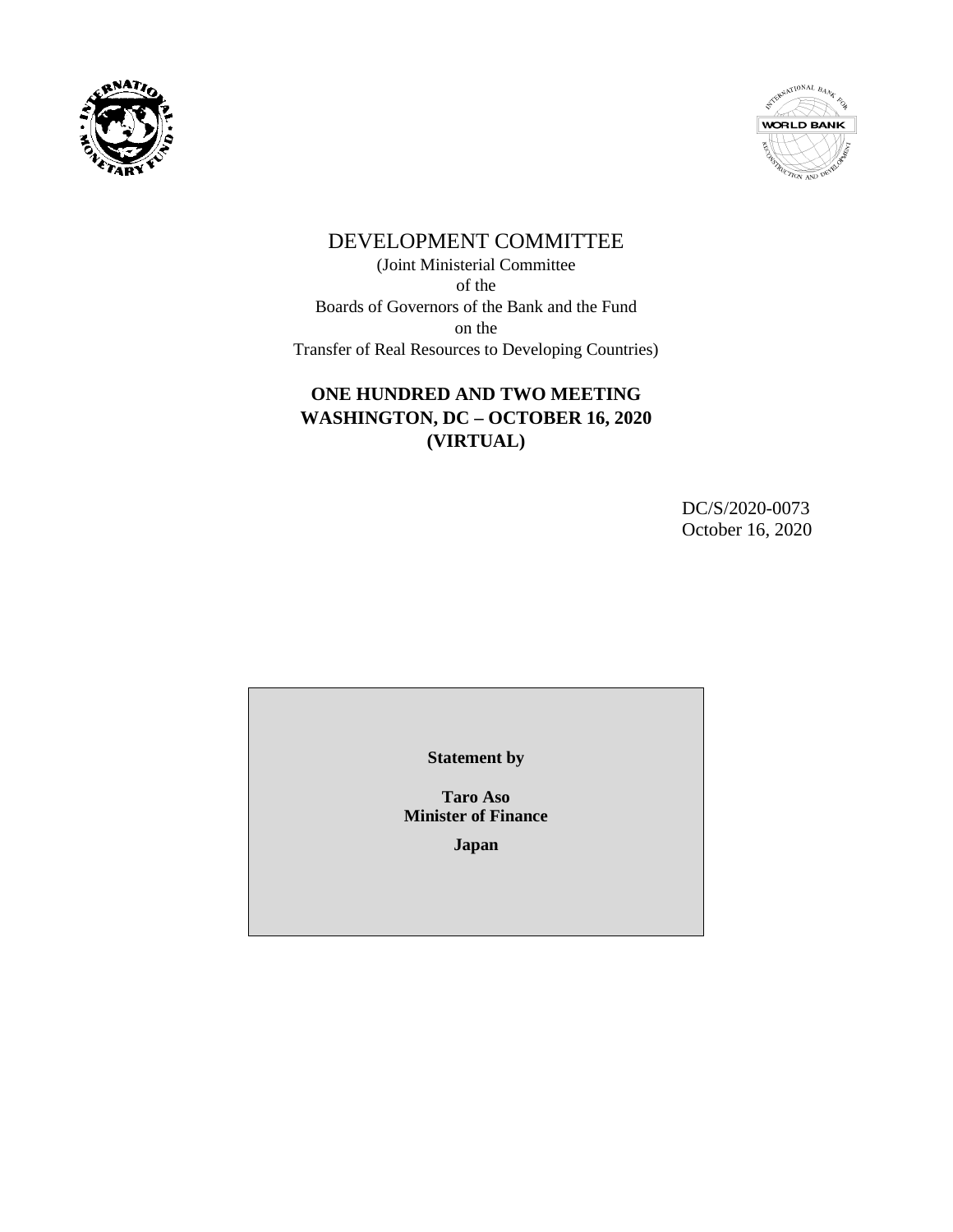#### **Statement by**

#### **Taro Aso Minister of Finance**

#### **Japan**

# **102nd Meeting of the Development Committee**

## **October 16, 2020 Washington, DC**

# **(VIRTUAL)**

#### **1. Introduction**

First of all, Japan appreciates that the Development Committee meeting is held, even virtually, and we have a chance to discuss important development issues. We would like to express our gratitude to all who made it possible.

With the global outbreak of COVID-19, the developing countries, especially low-income countries which need international support, are facing broader social and economic challenges.

Under these circumstances, Japan commends the prompt support for developing countries by the World Bank Group (WBG).

#### **2. Japan's support in partnership with the World Bank Group**

Japan has long been collaborating with the WBG, on development agendas including global health, debt transparency and sustainability, Quality Infrastructure Investment, and resilience against natural disasters. The pandemic of COVID-19 has highlighted the importance of accelerating our efforts on these agendas to help developing countries recover from the crisis and achieve sustainable growth.

#### **(1) Strengthening global health**

Global health is a development policy agenda that Japan has been championing, and in response to the spread of COVID-19, Japan will maintain its commitment to taking the lead in the international community by leveraging its knowledge and experiences.

(i) Manufacturing and distribution of health and medical products in developing countries

In order to contain the spread of COVID-19, it is essential to accelerate the development, manufacturing and distribution of health and medical products including vaccines, medicines and diagnostics, and to ensure equitable and affordable access by all people to these products.

As part of our collective actions to accelerate the development, manufacturing and distribution of vaccines and medicines to all, Japan has been calling for a patent pool that promotes voluntary licensing of medicines. We also highlight the need to increase capacities, including generic producers in developing countries to manufacture vaccines and medicines.

In this regard, Japan commends that International Finance Corporation (IFC) launched the Global Health Platform in July 2020 with the aim of mobilizing private investment to expand manufacturing and supply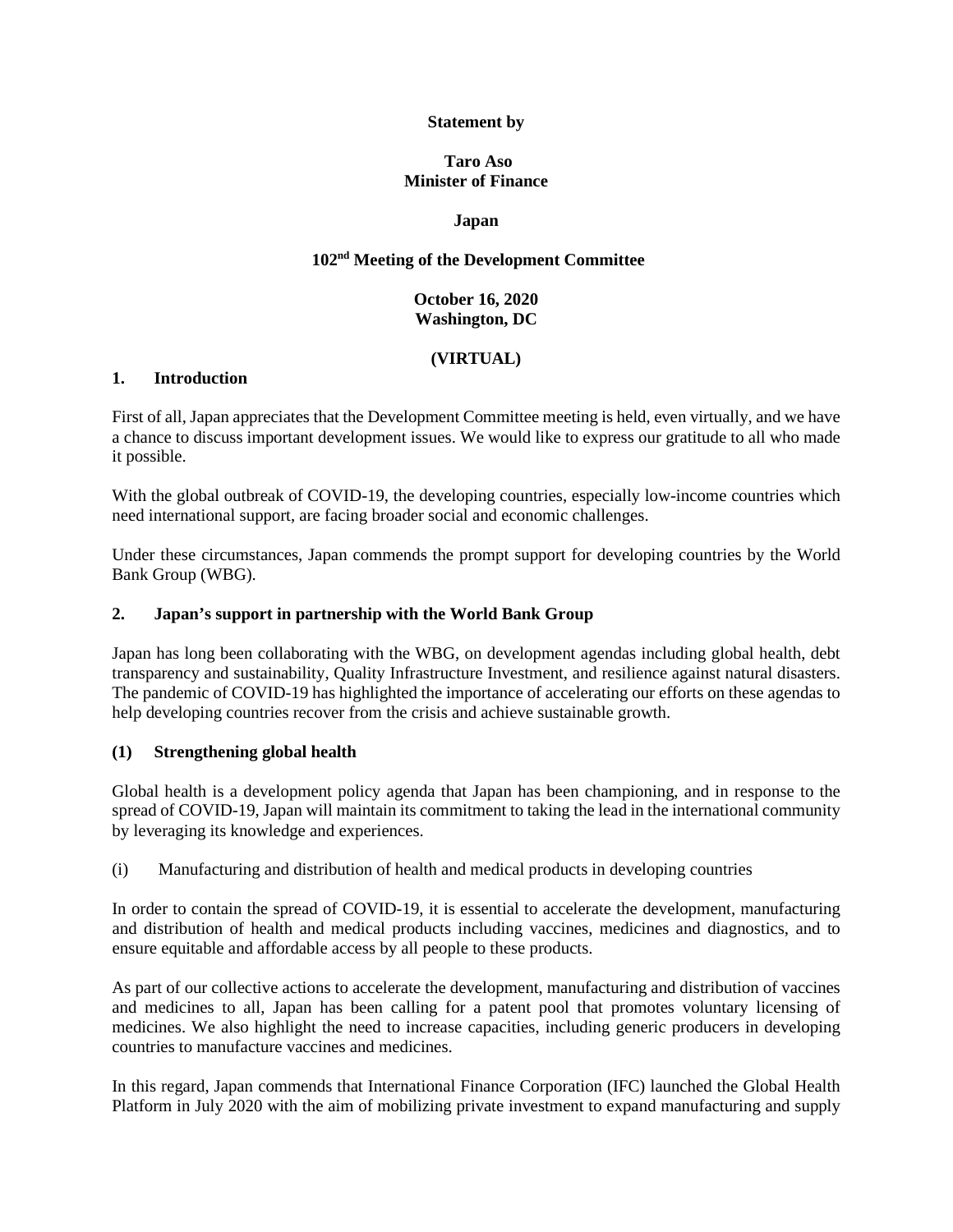capacity for health and medical products. We also welcome the World Bank's proposed financing to support developing countries to purchase and deploy COVID-19 vaccines. To support these WBG's efforts, Japan, in collaboration with IFC, intends to provide US\$ 10 million through IFC-managed trust fund to finance project preparation as well as capacity building for private companies and health care facilities in developing countries.

(ii) Prevention, preparedness and response to pandemics and Universal Health Coverage (UHC)

Strengthening preventive measures and prompt response at an early stage is critical to prevent pandemics. In particular, it is essential to detect and diagnose suspicious cases promptly, treat patients at an early stage, and trace their interactions with other people. These kinds of prompt response require developing healthrelated human resources, securing medical equipment and supplies, developing health facilities and infrastructure, and building medical network that enables nationwide coverage of health services.

Japan has been highlighting the importance of Universal Health Coverage (UHC) and health financing for moving towards UHC. In 2019, under the Japanese presidency, G20 Finance and Health Ministers held a joint meeting, where the ministers affirmed their commitment to "G20 Shared Understanding on the Importance of UHC Financing in Developing Countries". Promoting UHC leads to strengthening of prevention, preparedness and response to pandemics, and thus, UHC is imperative for ensuring the sustainability of economic and social activities.

The WBG is a critical partner for Japan to promote UHC. Japan will continue to work together with the WBG to assist developing countries in increasing their capacity for preparedness and response to infectious diseases, and to provide grass-root community-level support through NGOs, by utilizing "Health Emergency Preparedness and Response Multi-Donor Trust Fund (HEPRTF)", launched this June, and other World Bank-managed trust funds.

Moreover, to strengthen the preparedness for infectious disease, it is also useful to learn from the experiences regarding preparedness for natural disasters accumulated over the years. We will promote the sharing of knowledge by making full use of the Japan-World Bank Program for Mainstreaming Disaster Risk Management in Developing Countries. Toward building a more resilient society, Japan will strengthen collaboration between global health and disaster risk management.

## **(2) Ensuring the debt transparency and sustainability**

Heightened debt vulnerabilities in some low-income countries are serious concerns of the global community. To ensure sustainable economic growth in developing countries, we need to take measures to structurally improve solvency of these countries, on top of liquidity support by the Debt Service Suspension Initiative (DSSI).

In this regard, we have taken two big steps forward: the G20's decision on the DSSI extension and the G20's agreement in principle on the "Common Framework for Debt Treatments beyond the DSSI". The G20 must finalize and publish the Common Framework at the G20 Finance Ministers and Central Bank Governors meeting in November 2020, to meet the expectations of developing countries and the global community.

All official bilateral creditors should implement the DSSI and debt treatment beyond the DSSI fully and in a transparent manner. Private creditors should also provide debt treatment at least as favorable for developing countries as that provided by official creditors. In addition, the WBG and the IMF should effectively support steady implementation of reforms by authorities of these countries. In particular, we expect the WBG to set optimal Performance and Policy Actions (PPAs) under the Sustainable Development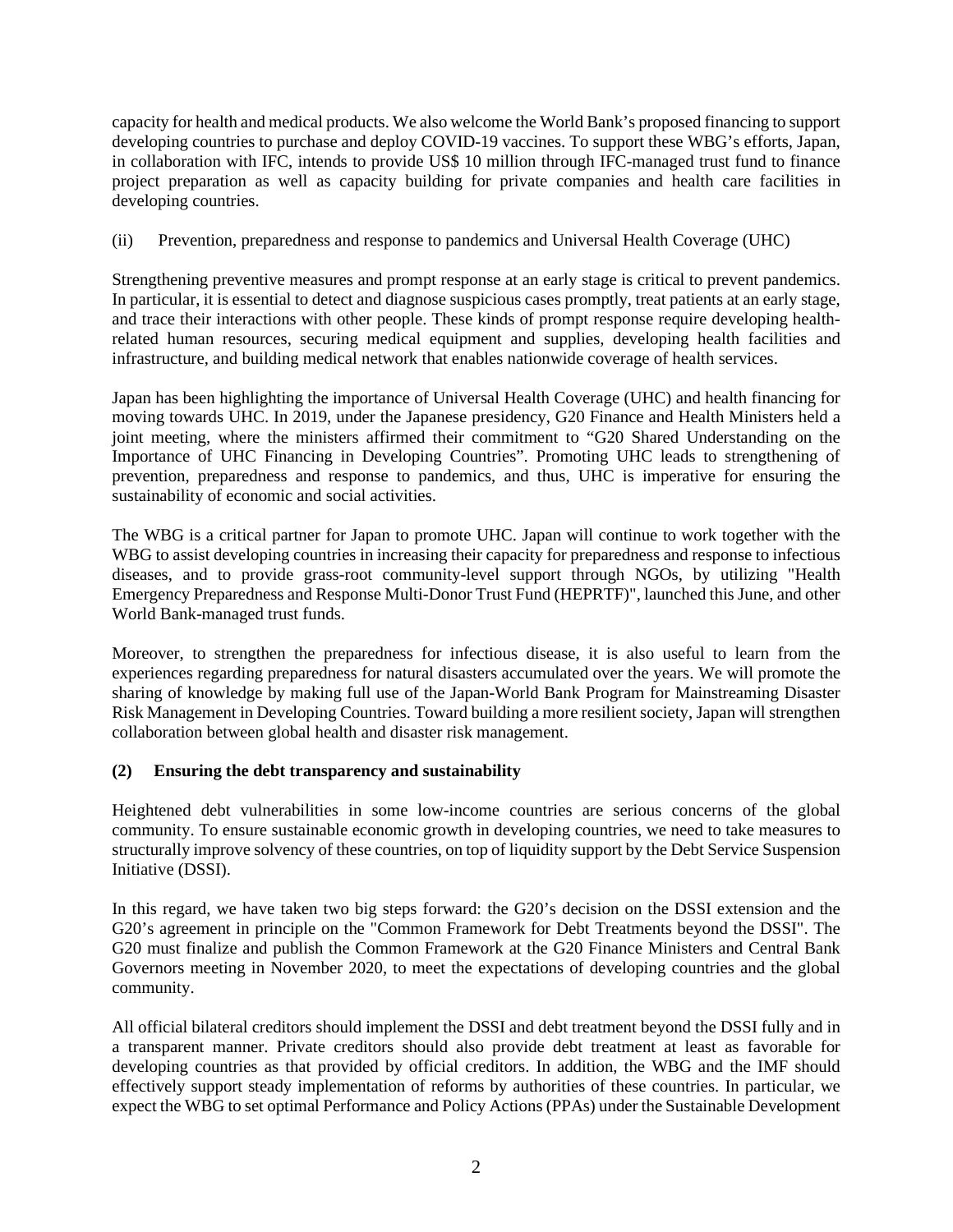Financing Policy (SDFP) introduced since International Development Association 19th replenishment (IDA19), in consistent with IMF-supported programs.

Debt transparency is also the core element of the DSSI and debt treatment beyond the DSSI. We expect the WBG and the IMF to continue their work to enhance debt transparency and endure accuracy of debt data and urge all official bilateral creditors to cooperate with them on their Debt Data Reconciliation.

To make these efforts truly effective, the WBG should step up its efforts in building capacity of developing countries to ensure debt transparency and sustainability in these countries. Japan is pleased to announce its contribution of US\$1.5 million to the World Bank's Debt Management Facility Phase 3 (DMF III) for its activities in FY21. Moreover, Japan looks forward to the WBG and the IMF that make efforts to strengthen Domestic Resource Mobilization (DRM) in developing countries.

## **(3) Developing infrastructure and core industry**

Japan has been working with the WBG to promote Quality Infrastructure Investment. For the next step, in the recovery stage from the COVID-19 crisis, we should make efforts to further promote Quality Infrastructure Investment as well as to develop new industries and to create employment, for developing countries to achieve inclusive and sustainable growth.

To this end, sharing Japanese knowledge and expertise through such undertakings as the World Bank Tokyo Development Learning Center (TDLC) will continue to play an essential role. Japan also continues to provide its support for improving the procurement in view of Life-Cycle-Cost and strengthening Infrastructure Governance including macro-level debt sustainability in developing countries, making full use of the Quality Infrastructure Investment Partnership Fund and the Global Infrastructure Facility (GIF).

Also, COVID-19 revealed the vulnerabilities in existing supply chains and showed the importance of building new supply chains with diversified production bases. Japan calls on the WBG, with its expertise, to take a leading role in this area.

## **3. Governance of the World Bank Group**

The international community should make its collective effort to support developing countries amid the COVID-19 crisis, and the WBG should continue to play a pivotal role.

Under the current crisis, the international community should be united to focus on response to the COVID-19 crisis first. Therefore, Japan declares its position that we need to complete the IBRD and IFC Shareholding Review immediately, concluding that no further work is required and no shareholding adjustment necessary at this time.

On the other hand, IDA, which supports low-income countries severely affected by the crisis, is frontloading its resources to FY21, and it is foreseeable that IDA will eventually fall short of its resources to meet the needs of low-income countries during the IDA19 period. Therefore, Japan emphasizes the importance of starting the discussion immediately on IDA's financial capacity to secure that it will continue to meet the needs of low-income countries for sustainable recovery and growth.

## **4. Concluding remarks**

Japan looks forward the WBG, under the strong leadership of President Malpass, to play an active role in addressing the COVID-19 crisis and consequently building a scenario for recovery from the crisis, while harnessing its deep knowledge and extensive network and collaborating with the international community.